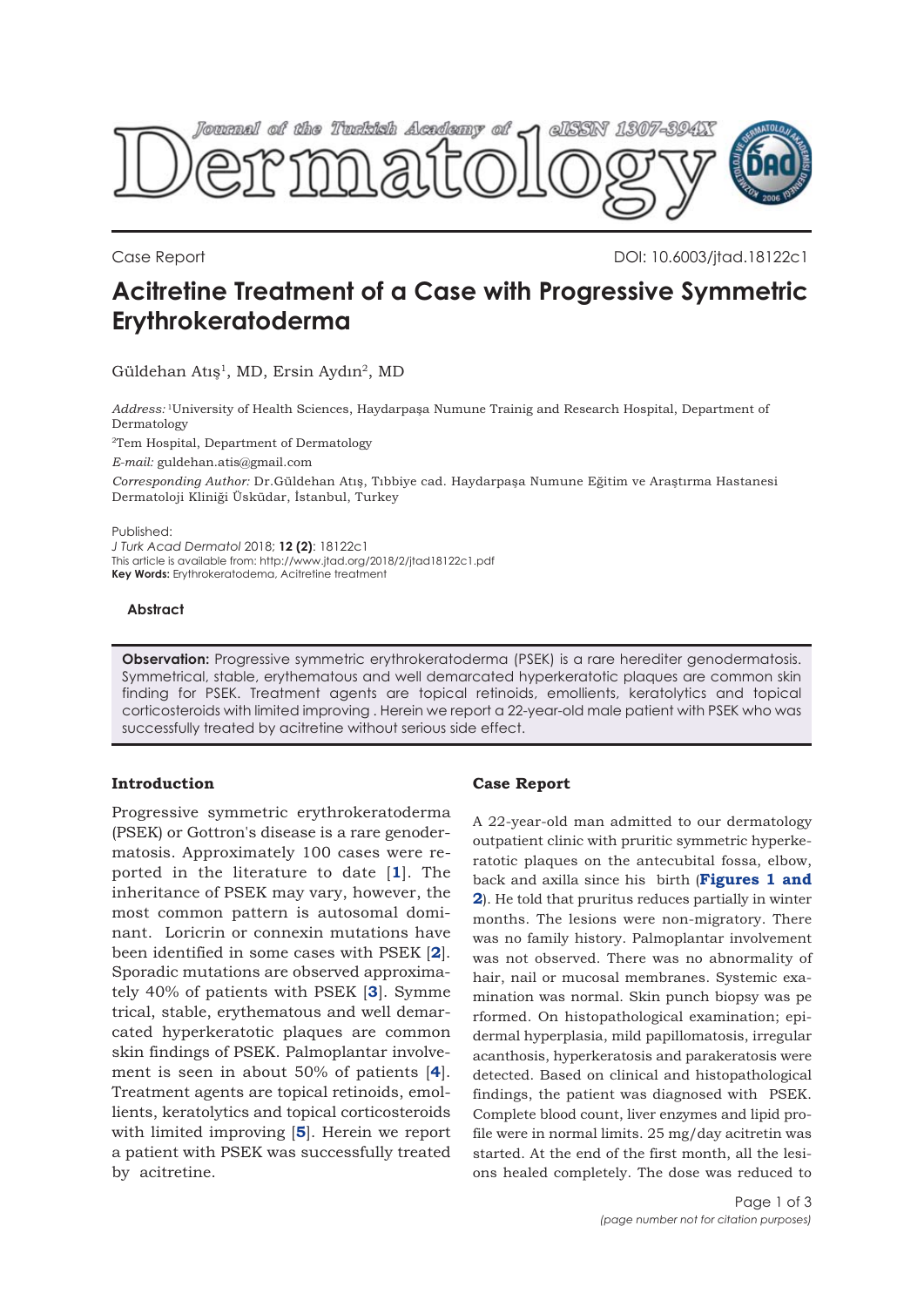<span id="page-1-0"></span>*J Turk Acad Dermato*l 2018; **12 (2)**: 18122c1. http://www.jtad.org/2018/2/jtad18122c1.pdf



**Figure 1.** Hyperkeratotic plaque on the antecubital fossa.

10 mg/day. The maintenance dose has been continued and he has remained free of the symptoms to date.

#### **Discussion**

Erythrokeratodermas are a rare heterogenic genodermatosis characterized with increased epidermal cell proliferation [**[6](#page-2-0)**]. Some of syndromes such as KID ( keratitis, ichthyosis, dea fness) and HID (hystrix like, ichtyosis, deafness) can associate with erythrokeratodermas. Two major non-syndromic types were descripted as PSEK and erythrokeratoderma variabilis (EVK) [**[4](#page-2-0)**]. Well demarcated, fixed, erythematous, hyperkeratotic, scally plaques distribute symmetrically on elbows, buttocks, dorsal hand and feet and rarely face in PSEK. Emotional stress, sun exposure, increase temprature, friction may lead exacerbation of lesions [**[6](#page-2-0)**]. Pruritus is reduced partially in winter months in our patient. Pityriasis rubra pilaris, psoriasis vulgaris, especially EVK should be differentiated from PSEK. The lesions are migratuar feature in EVK and it is associated with greater incidence of palmoplantar keratoderma than PSEK [**[4](#page-2-0)**]. Our patient has no n-migratory skin lesions therefore we differentiate EVK. Based on histopathological examination, the patient was diagnosed with PSEK.

Progressive symmetric erythrokeratoderma is characterized by progressive and permanent symmetrically erythtematous plaques. Isotretinoin, emollients, keratolytic agents, topical corticosteroids and topical calcipotriolare used as treatment agents for PSEK in literature [**[5](#page-2-0)**]. Acitretin is a synthetic retinoid which is wellknown medication for psoriasis [**[7](#page-2-0)**]. It has an-



**Figure 2.** Symmetric hyperkeratotic plaques on the hands.

tiproliferative and immunomodulatory effects. Providing kerotinocyte differentiation and inhibition of vascular endothelial growth factor from keratinocyte are other important therapeutic effects of acitretin [**[8](#page-2-0)**]. It is suggested for treatment of many hyperkeratotic skin diseases such as palmoplantar lichen planus, hypertrophic lichen planus, and palmoplantar keratoderma. [**[9, 10](#page-2-0), [11](#page-2-0)**]. Additionally, erythrokeratoderma variabilis was treated with acitretin successfully [**[12](#page-2-0)**]. Praphou et al. reported an adult onset PSEK patient who was treated with 25 mg/day acitretin [**[13](#page-2-0)**]. In our patient, 25 mg/day acitretin treatment was started because of the hyperkeratosis on his histopathological findings. A remarkable improvement was observed and all the lesions healed completely at the end of the first month without side serious effect. Acitretin probably improves the hyperkeratosis and maturation of keratinocyte. Also retinoids may suppress the expression of mutant loricrin [**[3](#page-2-0)**].

## **Conclusion**

Acitretin is effective treatment agent patients with PSEK. Acitretin provide healing the lesions completely without serious side effect.

#### **References**

- 1. Chander R, Jabeen M, Barara M, Kataria D. Progressive symmetric erythrokeratoderma with unusual associations. Indian J Dermatol 2014; 59: 317. PMID: 24891689
- 2. Yan HB, Zhang J, Liang W, Zhang HY, Liu JY. Progressive symmetric erythrokeratoderma: report of a Chinese family. Indian J Dermatol Venereol Leprol 2011; 77: 597-600. PMID: 21860161